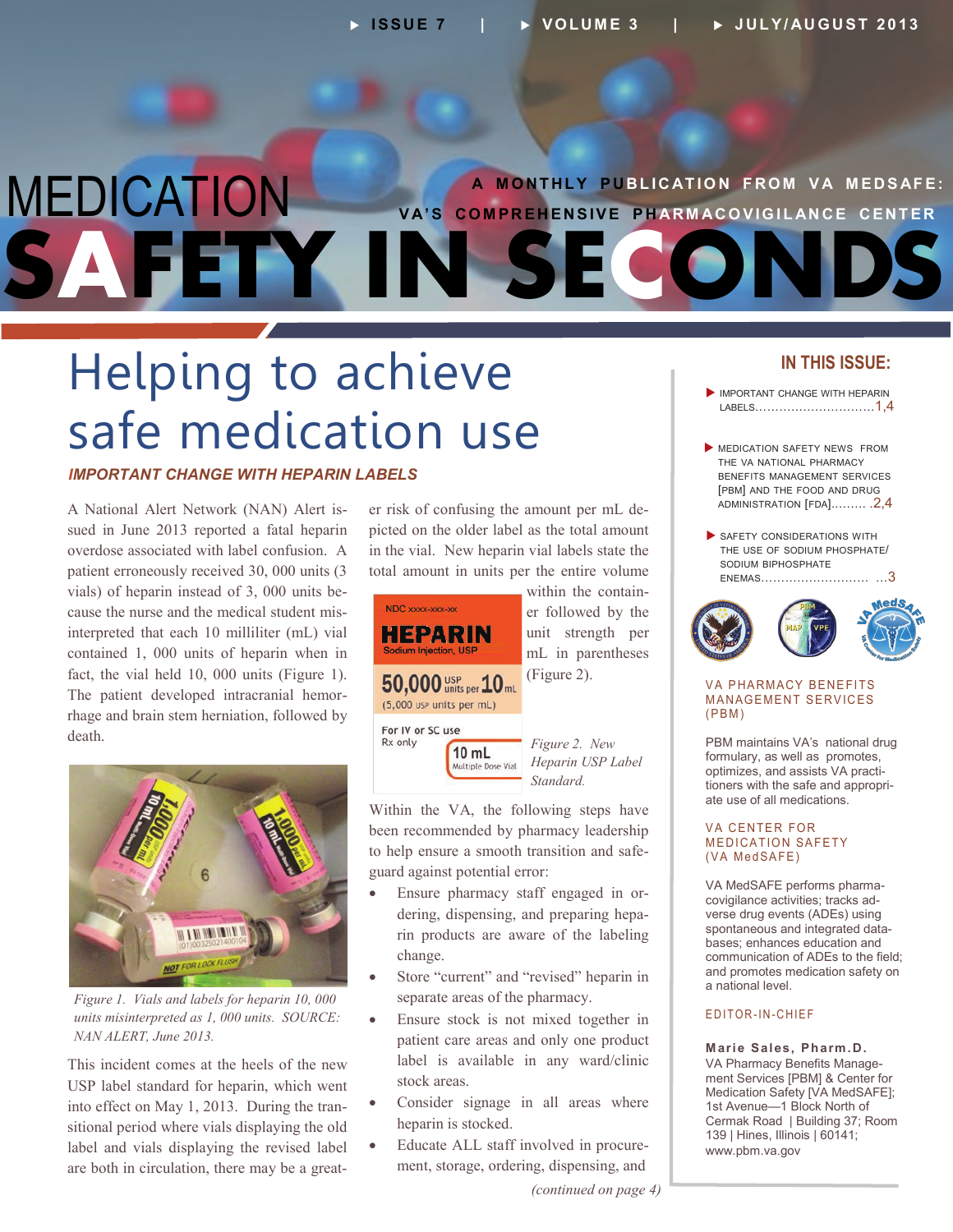# <span id="page-1-0"></span>**from the pbm**

- Medtronic Recall of Reservoirs Used with Paradigm Insulin Pumps Due to Leaks 07/23/2013 [National PBM Communication](http://www.pbm.va.gov/PBM/vacenterformedicationsafety/nationalpbmcommunication/Medtronic_Recall_of_Reservoirs_Used_with_Paradigm_Insulin_Pumps_NATIONAL_PBM_COMMUNICATION_072313_FINAL.pdf)
- Hydoxyethyl Starch Solutions and Mortality and Acute Kidney Injury 07/19/13 – [National PBM Bulletin](http://www.pbm.va.gov/PBM/vacenterformedicationsafety/nationalpbmbulletin/Hydoxyethyl_Starch_Solutions_and_Mortality_and_Acute_Kidney_Injury_NATIONAL_PBM_BULLETIN_071913_FINAL.pdf)
- ASA Lot Recalled for Containing APAP Instead 07/01/13 [National PBM Communication](http://www.pbm.va.gov/PBM/vacenterformedicationsafety/nationalpbmcommunication/ASA_Lot_Recalled_for_Containing_APAP_instead_NATIONAL_PBM_COMMUNICATION_070113_FINAL.pdf)

## **INFECTIOUS DISEASES**

[FDA Drug Safety Communication: FDA approves label changes for antimalarial drug mefloquine hydro](http://www.fda.gov/Drugs/DrugSafety/ucm362227.htm)chloride due to risk of serious psychiatric and nerve side effects

7/29/2013

NEWSWORTHY...

**DISSIS** 

Neurologic and psychiatric side effects associated with the antimalarial drug mefloquine hydrochloride has brought about the addition of a new boxed warning to the drug label. Neurologic side effects include dizziness, loss of balance, tinnitus, or vertigo; psychiatric side effects can involve feeling anxious, mistrustful, depressed, or having hallucinations. FDA reviewed adverse event reports from the FDA Adverse Event Reporting System (FAERS) and the published literature and found that:

- Symptoms can occur at any time during mefloquin use, and has developed sometimes after one or two doses.
- Neurologic and psychiatric symptoms persisted for months to years after discontinuation of mefloquine, and resulted in permanent vestibular damage in some cases.

[FDA Drug Safety Communication: FDA limits usage of Nizoral \(ketoconazole\) oral tablets due to poten](http://www.fda.gov/Drugs/DrugSafety/ucm362415.htm)tially fatal liver injury and risk of drug interactions and adrenal gland problems 7/26/2013

FDA has approved label changes and added a new Medication Guide to:

- **Limit ketoconazole oral tablet use**
	- The use of ketoconazole tablets in *Candida* and dermatophyte infections is no longer indicated. Nizoral tablets should be used only when other antifungal drugs are not available or tolerated by the patient [*Boxed Warning, Warnings, Precautions*, and *Indications and Usage* sections].
	- Nizoral tablets are indicated only for the treatment of the following fungal infections: blastomycosis, coccidioidomycosis, histoplasmosis, chromomycosis, and paracoccidioidomycosis in patients in whom other treatments have failed or who are intolerant to other therapies [*Indications and Usage* section].
	- Nizoral tablets are not indicated for the treatment of fungal infections of the skin or nails.

## **Warn that ketoconazole oral tablets can cause severe liver injuries and adrenal gland problems**

- Nizoral tablets should not be used in patients with acute or chronic liver disease [*Contraindications* section].
- New assessment and monitoring recommendations for evaluation of hepatotoxicity should be followed [*Boxed Warning, Warnings,* and *Precautions* sections].
- Assess the liver status of the patient before starting oral ketoconazole, with baseline laboratory tests including alanine aminotransferase (ALT), aspartate aminotransferase (AST), total bilirubin, alkaline phosphatase, prothrombin time, and international normalized ratio (INR).
- While the patient is taking oral ketoconazole, serum ALT should be monitored weekly for the duration of treatment. If ALT values increase to a level above the upper limit of normal or 30 percent above baseline, or if the patient develops symptoms of abnormal liver function, ketoconazole treatment should be interrupted and a full set of liver tests should be obtained. Liver tests should be repeated to ensure normalization of values.
- Hepatotoxicity has been reported with restarting of oral ketoconazole.
- Do not use Nizoral tablets in patients with underlying liver disease.
- Other hepatotoxic drugs and alcohol should be avoided while taking Nizoral tablets.
- Adrenal function should be monitored in patients with adrenal insufficiency or with borderline adrenal function and in patients under prolonged periods of stress (major surgery, intensive care, etc.) [*Warnings* section].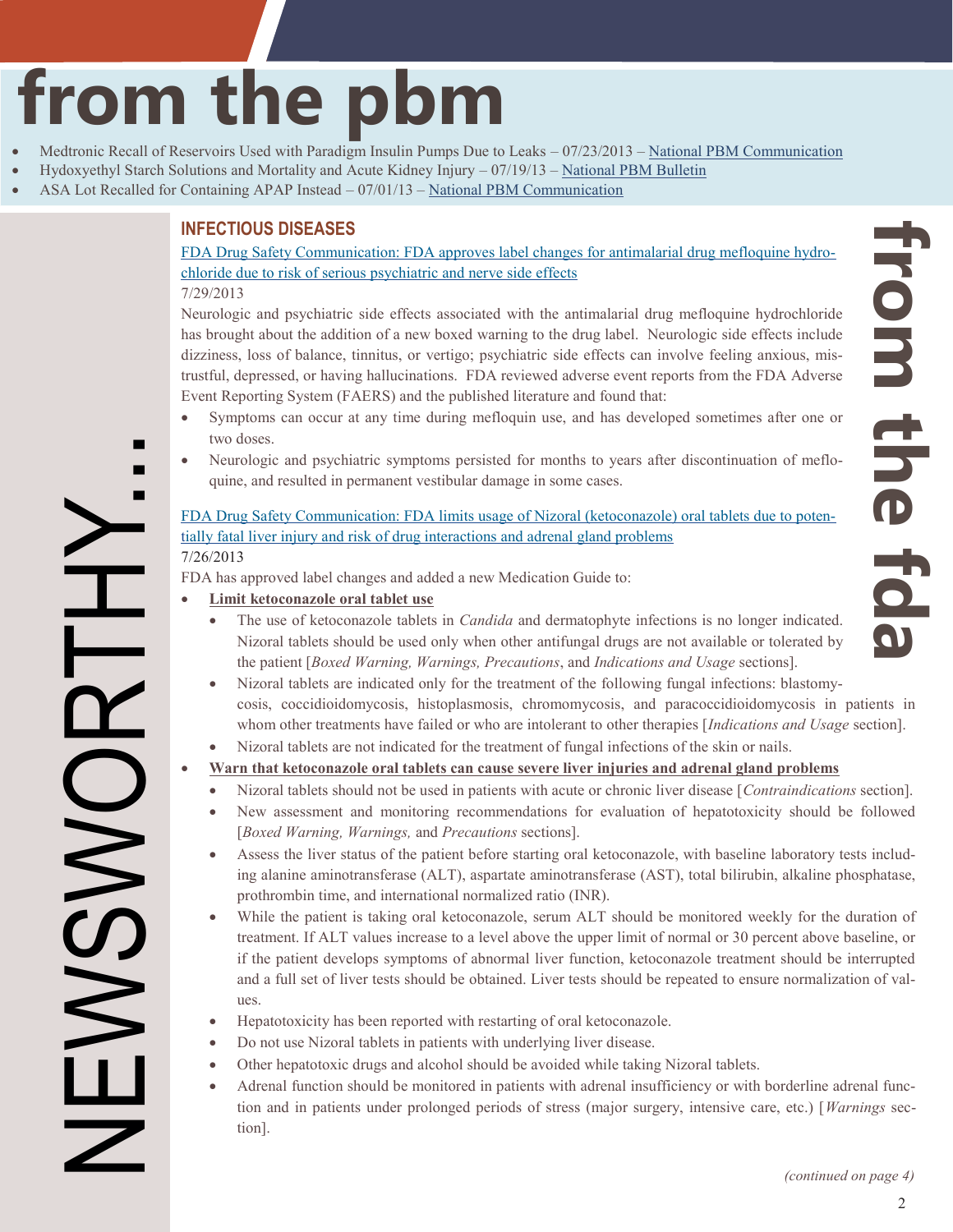## <span id="page-2-0"></span>Getting the most from our safety surveillance *SAFETY CONSIDERATIONS WITH THE USE OF SODIUM/PHOSPHATE/SODIUM BIPHOSPHATE ENEMAS*

In the VA, sodium phosphate/sodium biphosphate enema is available for bowel preparation prior to a procedure or for intermittent management of constipation. On March 26, 2013, the [PBM VA Center for Medication Safety issued a National PBM](http://www.pbm.va.gov/PBM/vacenterformedicationsafety/nationalpbmbulletin/Sodiumphosphateenemaandfataloutcome.pdf)  Bulletin in response to a fatality in a patient with severe constipation who had been prescribed, and who received, several sodium phosphate/sodium biphosphate enemas in less than 12 hours. Reports of severe adverse events resulting in severe electrolyte imbalance (hypernatremia, hyperphosphatemia, hypocalcemia, hypokalemia), dehydration and hypovolemia, tetany, QT prolongation, seizures, coma, and death are rare, but have been reported in the literature. An increased risk for severe adverse events or mortality may be associated with gastrointestinal disorders

- **Constipation in patients aged ≥ 70 years**
- **Congestive heart failure**
- **Clinically significant impairment of renal function (eGFR < 30 ml/min)**
- **Known or suspected gastrointestinal obstruction**
- **Megacolon (congenital or acquired)**
- **Paralytic ileus**
- **Perforation**

**CONTRAINDICATIONS** 

CONTRAINDICATIONS

- **Active inflammatory bowel disease**
- **Imperforate anus**
- **Dehydration**
- **Generally, in cases of increased absorption capacity or decreased elimination**
- **Hypersensitivity to any product ingredients**

In addition, the following safety consideration for dosage and administration are noted:

- Administration of more than one enema in 24 hours, particularly in patients with constipation, risk factors for electrolyte disturbances and comorbidities, can be harmful and has resulted in death.
- In those cases where complications have been reported, overdoses are often involved.
- No other sodium phosphates preparation including sodium phosphates oral solution or tablets should be given concomitantly.
- Use of sodium phosphate enemas for chronic management of constipation is not recommended. If an enema is indicated for management of severe constipation (after alternate treatment options have been attempted), consider using warm water enemas or mineral oil enemas (i.e., following disimpaction) before considering sodium phosphate enemas. These treatments may have the potential for toxicity if not used appropriately, with recommendations not to exceed more than one per 24 hours. If a sodium phosphate enema is used for severe constipation, it is recommended that no more than one dose be administered per 24 hour period, for no more than 3 days.

causing increased retention of enema contents in the gut; in addition, risks also include chronic renal failure, advanced age, and number of doses administered exceeding one within 24 hours*.* 

In an effort to increase awareness of the potential safety concerns with the use of sodium phosphate/sodium biphosphate enemas, the Pharmacy Benefits Management Services (PBM), Medical Advisory Panel (MAP) and VISN Pharmacist Executives (VPEs) developed the "Sodium Phosphate/Sodium Biphosphate, Enema: Safety Considerations" (see Sodium Phosphate [Sodium Biphosphate Enema, Safety Considerations\). The infor](https://vaww.cmopnational.va.gov/cmop/PBM/Clinical%20Guidance/Clinical%20Recommendations/Sodium%20Phosphate%20Sodium%20Biphosphate%20Enema,%20Safety%20Considerations.docx)mation includes conditions where sodium phosphate/sodium biphosphate enemas are contraindicated, as well as where they

- **With impaired renal function (eGFR 30 to 60 ml/min) or other comorbidities, such as gastrointestinal (including dysmotility, colonostomy), hepatic (including ascites), neurologic, cancer, pulmonary or cardiovascular disorders**
- **Taking medications known to affect renal perfusion or function, or hydration status**
- **With pre-existing electrolyte disturbances or who are taking diuretics or other medication which may affect electrolyte levels**
- **Who are taking medications known to prolong the QT interval**
- **More than 64 years of age or less than 6 years old**
- **Who are pregnant or nursing a baby**
- **Patients with conditions that may predispose to dehydration or those taking medications that may decrease glomerular filtration rate, such as diuretics, angiotensin-converting enzyme inhibitors (ACEIs), angiotensin II receptor antagonists (ARBs), or nonsteroidal anti-inflammatory drugs (NSAIDs), should be assessed for hydration status prior to use and managed appropriately**

In order to assist with implementation of the safe use of sodium phosphate/sodium biphosphate enemas, the following measures will be undertaken:

- The VPEs will discuss the Sodium Phosphate/Sodium Biphosphate Enema Safety Considerations at the VISN/local level so that leadership at all VAMCs are alerted to the concerns in patients with chronic kidney disease as well as other safety considerations (including contraindications, warnings/ precautions, and recommended dosing of sodium phosphate/ sodium biphosphate enemas, especially for patients with constipation) and can implement methods to alert providers as deemed appropriate by the VISN/facilities.
- At the VISN/local level, leadership should engage local gastroenterologists (and other experts) to review the appropriate use of sodium phosphate/sodium biphosphate enemas for adequate, yet safe bowel cleansing prior to a procedure.

In an effort to evaluate whether sodium phosphate/sodium biphosphate enema is being used inappropriately on a chronic basis for constipation, the VA Center for Medication Safety will review outpatient utilization via a Medication Use Evaluation (MUE).

 3 *Contributed by: Elaine Furmaga, Pharm.D. and Francine Goodman, Pharm.D., BCPS*